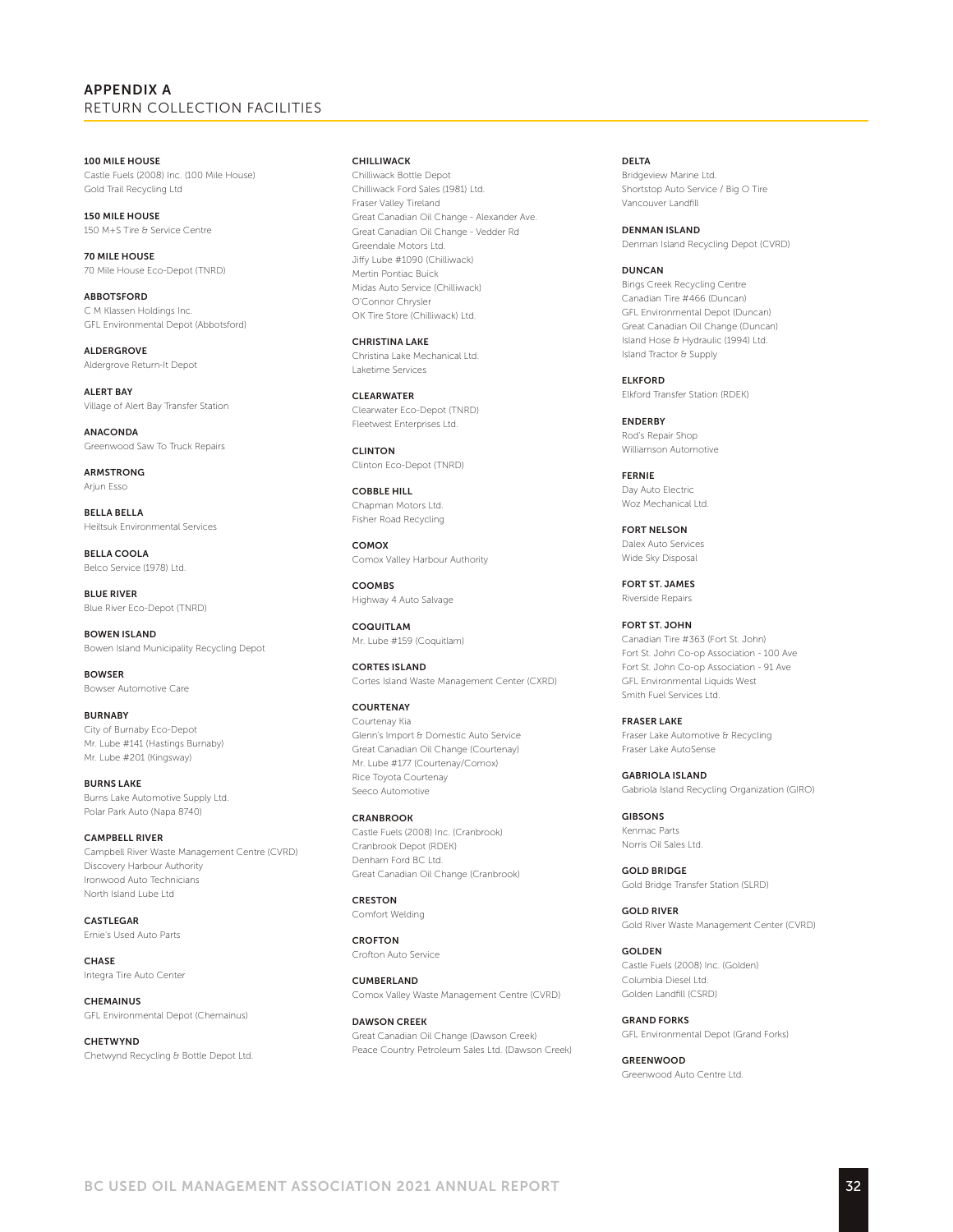# APPENDIX A RETURN COLLECTION FACILITIES

HEFFLEY CREEK Heffley Creek Eco-Depot (TNRD)

**HOPE** Gardner Chevrolet Oldsmobile Pontiac Buick Mobil 1 Lube Express - Hope

**HORSEFLY** Caron Horsefly Service Ltd. (Race Trac Gas)

HOUSTON Four Rivers Co-op (Houston) Sullivan Motor Products

HUDSON'S HOPE Hudson's Hope Transfer Station (PRRD)

INVERMERE Castle Fuels (2008) Inc. (Invermere) Walker's Repair Centre Ltd.

KAMLOOPS

Castle Fuels (2008) Inc. (Kamloops) Dearborn Motors Ltd. Mr. Lube #147 (Summit Lubricants) Mr. Lube #8 (Briar Ave.)

KELOWNA Desert Cardlock Fuel Services Ltd. (Kelowna) Great Canadian Oil Change (Harvey Ave.) Great Canadian Oil Change (Richter St.) Jiffy Lube #1064 (Sexsmith Rd) Jiffy Lube #1080 (Harvey Ave)

KEREMEOS Keremeos Transfer Station (RDOS)

**KITIMAT** Kal Tire (Kitimat)

KLEMTU Kitasoo Band Council

LADYSMITH Peerless Road Recycling Centre

LAKE COUNTRY Great Canadian Oil Change (Winfield)

LAKE COWICHAN Meade Creek Recycling Centre

LANGFORD EZ Lube Auto Ltd. (Langford - Jacklin Rd.) GFL Environmental Depot (Victoria) Great Canadian Oil Change (Langford Pkwy) Race Rocks Automotive

LIKELY Likely Landfill (CBRD)

LILLOOET Lillooet Landfill (SLRD)

LOGAN LAKE Logan Lake Eco-Depot (TNRD) Wolverine Auto Parts & Service

LOUIS CREEK Louis Creek Eco-Depot (TNRD)

LOWER NICOLA Lower Nicola Eco-Depot (TNRD)

LYTTON Lytton Eco-Depot (TNRD)

**MACKENZIE** Jepson Petroleum Ltd. (Mackenzie) Mackenzie Regional Landfill (FFGRD)

MADEIRA PARK Pender Harbour Diesel Co.

MAPLE RIDGE Ridge Meadows Recycling Society

**MASSET** TLC Automotive Services Ltd.

**MCBRIDE** JNR Auto Services McBride Regional Transfer Station (FFGRD)

MISSION Mission Recycling Depot

MOUNT CURRIE Lil'wat Nation Public Works Yard

**NAKUSP** NAPA Auto Parts (Nakusp)

NANAIMO GFL Environmental Depot (Nanaimo) Gold Automotive Ltd. Great Canadian Oil Change (Island Hwy) Great Canadian Oil Change (Metral Dr) Harris Mazda Mr. Lube #93 (Nanaimo) MTB Auto Service

**NAZKO** Nazko Landfill (CBRD)

NELSON Nelson Leafs Recycling Center

NEW HAZELTON Geraco Industrial Supplies

NIMPO LAKE West Chilcotin Landfill (CBRD)

NORTH SAANICH Gurton's Garage Ltd.

NORTH VANCOUVER North Shore Recycling and Waste Centre

OAK BAY Gartside Marine Engines Ltd.

OKANAGAN FALLS G & R Auto

OLIVER Oliver Landfill (RDOS) T2 Market Recycling

OSOYOOS Town of Osoyoos Sanitary Landfill

PARKSVILLE Great Canada Oil Change (Parksville) Parksville Bottle and Recycling Depot Parksville Petro Canada (2016) Surfside Automotive

PEMBERTON NAPA Auto Parts (Pemberton)

PENTICTON Barry Beecroft Fuel Distributors Ltd. Campbell Mountain Landfill (RDOS) Great Canadian Oil Change (Penticton) Jiffy Lube #1015 (Penticton)

PORT ALBERNI Ace Automotive Alberni Chrysler Ltd. Alberni District Co-operative Association Alberni Valley Landfill (ACRD) Canadian Tire #488 (Port Alberni) Pacific Chevrolet Port Alberni Marine Fuels and Services Port Alberni Port Authority Sherwood's Auto Parts

PORT ALICE Village of Port Alice Recycling Facility

PORT CLEMENTS Island Solid Waste Management - Port Clements

PORT HARDY Dave Landon Motors Ltd. E.J. Klassen GM Motorcade NAPA Auto Parts (Port Hardy) Port Hardy Harbour Authority

PORT MCNEILL 7 Mile Landfill and Recycling Center (RDMW) Furney Distributing Limited Hilts Automotive V-Echo Restorations

POWELL RIVER Sunshine Disposal and Recycling

PRESPATOU Fort St John Co-op Association (Prespatou)